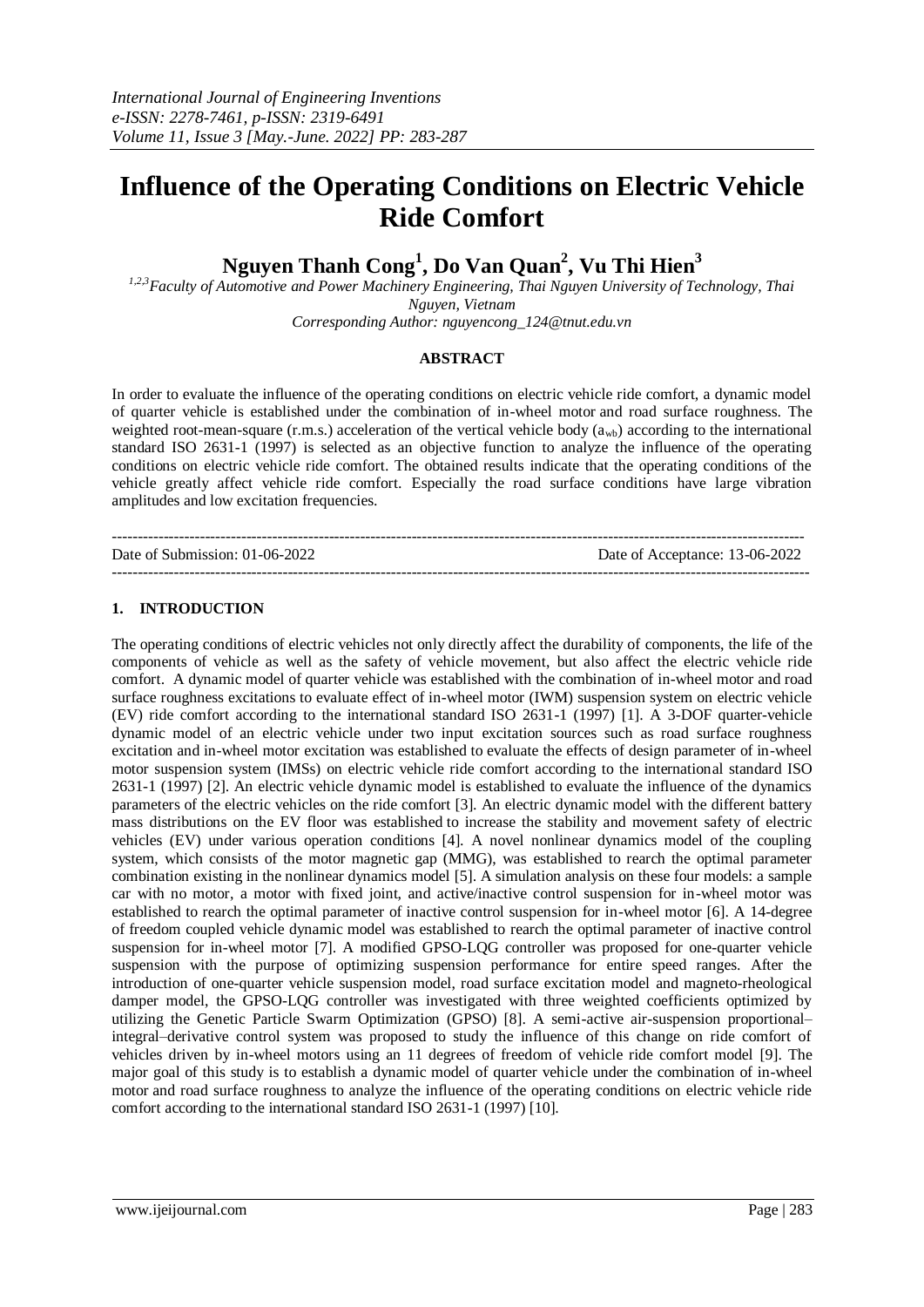## **2. ONE-QUARTER DYNAMIC MODEL OF ELECTRIC VEHICLE**

A quarter-vehicle dynamic model of in-wheel-motor electric vehicle with three degrees of freedom and under two input excitation sources such as road surface roughness excitation is established to evaluate the influence of the operating conditions on electric vehicle ride comfort, as shown in Fig.1. In Fig.1,  $m_b$  is the vehicle body mass,  $m_m$  is in-wheel motor mass,  $m_a$  is vehicle axle mass,  $z_b$ ,  $z_m$  and  $z_a$  are the vertical displacements of vehicle body, in-wheel motor, and vehicle axle masses, k,c,  $k_{m1,2}$ ,  $c_m$ , and  $k_t$ ,  $c_t$  are the stiffness and damping coefficients of the vehicle and in-wheel motor suspension systems and tire, q is input excitation function of road surface and  $F_{\text{mz}}$  is the excitation function of in-wheel motor in the vertical direction.



#### **Fig.1. Quarter-vehicle dynamic model of in-wheel-motor electric vehicle**

The equations of vehicle motion can be formulated in different ways such as Lagrange's equation, Newton-Euler equation, Jourdain's principle. In this study, Newton-Euler equation is chosen to describe the equations of vertical motion of electric vehicle. From quarter-vehicle dynamic model of in-wheel-motor electric vehicle as shown in Fig. 1, the dynamic equations of an electric vehicle are written as follows:<br>  $\begin{bmatrix} m_{\nu} z_{\nu} = -\left[k (z$ 

shown in Fig. 1, the dynamic equations of an electric vehicle are written as follows:  
\n
$$
\begin{cases}\nm_b \ddot{z}_b = -\left[k(z_b - z_a) + c(\dot{z}_b - \dot{z}_a)\right] - k_{m2}(\dot{z}_b - \dot{z}_m)\n\end{cases}
$$
\n
$$
\begin{cases}\nm_b \ddot{z}_b = -\left[k(z_b - z_a) + c(\dot{z}_b - \dot{z}_a)\right] - k_{m2}(\dot{z}_b - \dot{z}_m)\n\end{cases}
$$
\n
$$
\begin{cases}\nm_a \ddot{z}_a = [k_{m1}(\dot{z}_m - \dot{z}_a) + c_m(\dot{z}_m - \dot{z}_a)] + [k(\dot{z}_b - \dot{z}_a) + c(\dot{z}_b - \dot{z}_a)] - [k_r(\dot{z}_a - \dot{q}) + c_m(\dot{z}_a - \dot{q})]\n\end{cases}
$$
\n
$$
\begin{cases}\nm_a \ddot{z}_a = [k_{m1}(\dot{z}_m - \dot{z}_a) + c_m(\dot{z}_m - \dot{z}_a)] + [k(\dot{z}_b - \dot{z}_a) + c(\dot{z}_b - \dot{z}_a)] - [k_r(\dot{z}_a - \dot{q}) + c_m(\dot{z}_a - \dot{q})]\n\end{cases}
$$
\n
$$
\begin{cases}\nm_b \ddot{z}_a = [k_{m1}(\dot{z}_m - \dot{z}_a) + c_m(\dot{z}_m - \dot{z}_a)] + [k(\dot{z}_b - \dot{z}_a) + c(\dot{z}_b - \dot{z}_a)] - [k_r(\dot{z}_a - \dot{q}) + c_m(\dot{z}_a - \dot{q})]\n\end{cases}
$$
\n(1)

Road surface excitation: It is described by various mathematical functions. In this study, the random road surface function is selected as the input function of the vehicle dynamic analysis problem. The random road surface roughness of random white noise is used as excitation source waveform for vehicle [1], the random road profile is produced by filtering the white noise using the following mathematical model of the road roughness.<br>  $q(t) + 2\pi f_0 q(t) = 2\pi n_0 \sqrt{G_q(n_0) v(t) w(t)}$  (2)

$$
q(t) + 2\pi f_0 q(t) = 2\pi n_0 \sqrt{G_q(n_0)v(t)}w(t)
$$
\n(2)

where,  $G<sub>o</sub>(n<sub>0</sub>)$  is the road roughness coefficient which is defined for typical road classes from A to H according to ISO 8068(1995) [10],  $n_0$  is a reference spatial frequency which is equal to 0.1 m, v(t) is the speed of vehicle;  $f_0$  is a minimal boundary frequency with a value of 0.0628 Hz,  $n_0$  is a reference spatial frequency which is equal to 0.1 m, w(t) is a white noise signal.

In-wheel motor excitation function: The excitation function of in-wheel motor in the vertical direction [1-2] is determined by

$$
F_{mz} = m_s e \omega_R^2 \sin \omega_R t \tag{3}
$$

where,  $m_s$  is the total mass of the tire, the rim and the motor rotor; e is the eccentricity of the rotor;  $\omega_R$  is the angular velocity of the rotor.

## **3. VEHICLE RIDE COMFORT CRITERIA [2]**

The time-domain method can be applied to evaluate the vehicle ride comfort according to ISO 2631-1 (1997) [11], in this study, the vibration evaluation based on the basic evaluation methods including measurements of the weighted root-mean-square (r.m.s.) acceleration defined as

$$
a_{wz} = \left[\frac{1}{T} \int_{0}^{T} a_z^{2}(t) dt\right]^{1/2}
$$
 (4)

Where,  $a_2(t)$  is the weighted acceleration (translational and rotational) as a function of time, m/s<sup>2</sup>; *T* is the duration of the measurement, s.

For indications of the likely reactions to various magnitudes of overall vibration in the public transport and vehicle, a synthetic index-called the root-mean-square (RMS) acceleration, awz can be calculated from formula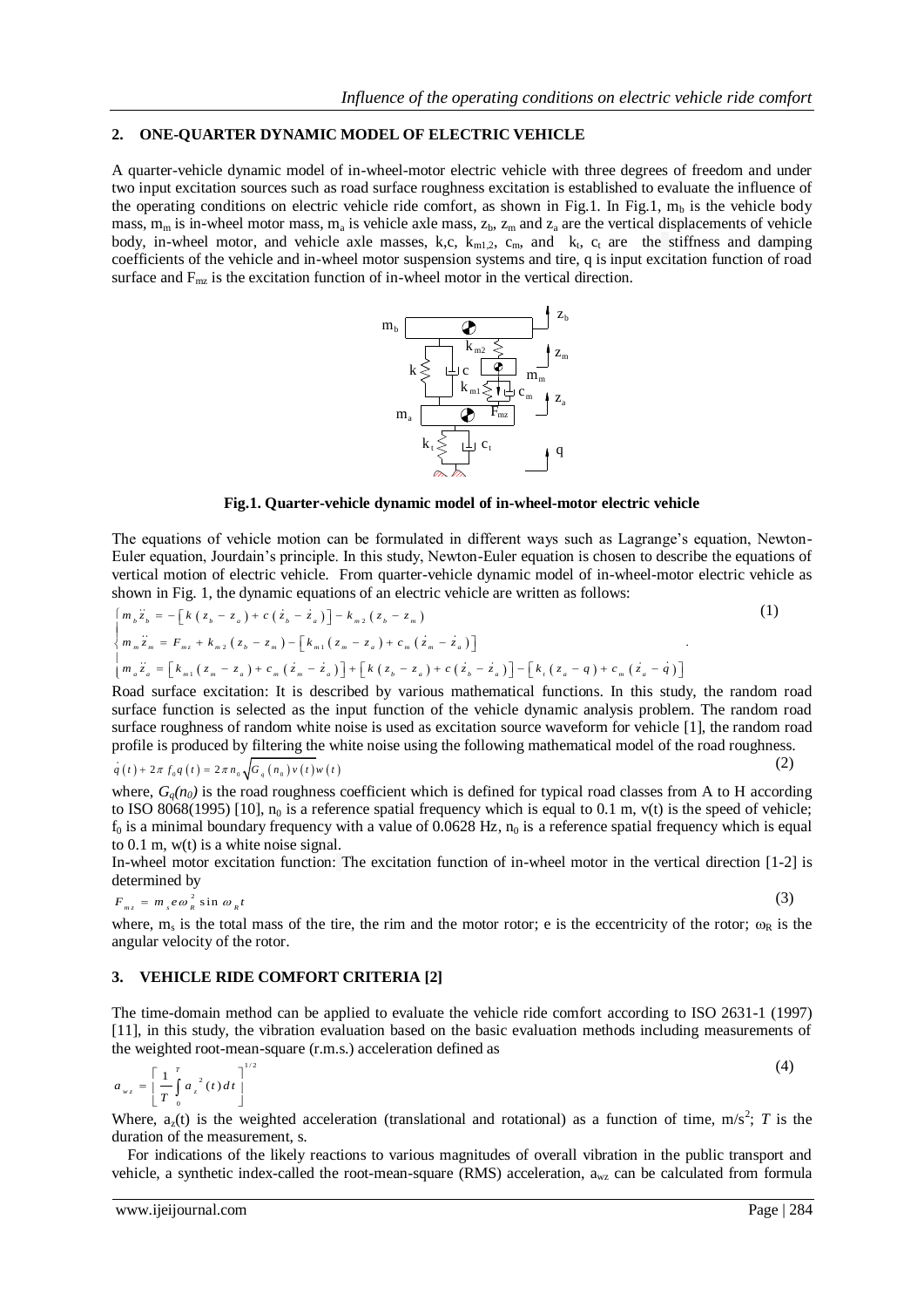| Tab.1: Comfort levels related to aw threshold values [11] |                         |
|-----------------------------------------------------------|-------------------------|
| $a_w/(m/s^2)$                                             | <b>Comfort level</b>    |
| < 0.315                                                   | Not uncomfortable       |
| $0.315 - 0.63$                                            | A little uncomfortable  |
| $0.5 \div 1.0$                                            | Fairly uncomfortable    |
| $0.8 \div 1.6$                                            | Uncomfortable           |
| $1.25 \div 2.5$                                           | Very uncomfortable      |
| > 2                                                       | Extremely uncomfortable |

Eq. (4); besides, the RMS value of the acceleration in vehicle would be compared with the values in Tab.1.

## **4. RESULTS AND DISCUSSION**

In order to evaluate the influence of the operating conditions on electric vehicle ride comfort. The equations of motion of Eq. (1) are simulated and analyzed in the Matlab/Simulink environment with a set of parameters referenced in the documentation [12] when vehicle moves on ISO class B road surface at vehicle speed of 80 km/h and in-wheel motor vertical exciting force  $F_{mz0}=2295\cos(100\pi t)/N$  and full load. Time domain acceleration response of vehicle body is shown in Fig.2.



**Fig.2. Time domain acceleration response of in-wheel-motor electric vehicle body**

From the results of Fig. 2, we could determine the value of the RMS acceleration of the vertical vehicle body  $(a_{\text{wz}})$  through Eq. (4) according to the international standard ISO 2631-1 is 0.3716 m/s<sup>2</sup>. This result, compared with Tab.1, shows that human may feel a little uncomfortable. The vehicle's operating conditions will continue to be reviewed and evaluated in in the following section.

*Influence of road surface conditions:* The vehicle moving on the different road surface conditions, five road surface conditions from ISO class A road surface to ISO class E road surface according to ISO 8068(1995) are selected for evaluation when vehicle moves at speed of 80 km/h and in-wheel motor vertical exciting force  $F_{mz0}=2295\cos(100\pi t)/N$  and full load. The values of the root mean square (r.m.s) acceleration responses the vertical in-wheel-motor electric vehicle body  $(a_{wb})$  with variable road surface conditions based on the International Standard ISO 2631-1: 1997 which are determined through Eq. (4), as shown in Fig 3. From the results of Fig 3, it shows that the  $a_{wh}$  values increase height fast when electric vehicle moves on poor and very poor road surface conditions, especially ISO class D road surface and ISO class E road surface. The  $a_{\rm wb}$  values respectively increase 52.80%, 44.67%, 43.06% and 44.89 % when electric vehicle moves on from ISO class A road surface to ISO class E road surface which make the electric vehicle comfort worse, when the road surface conditions become worse**.**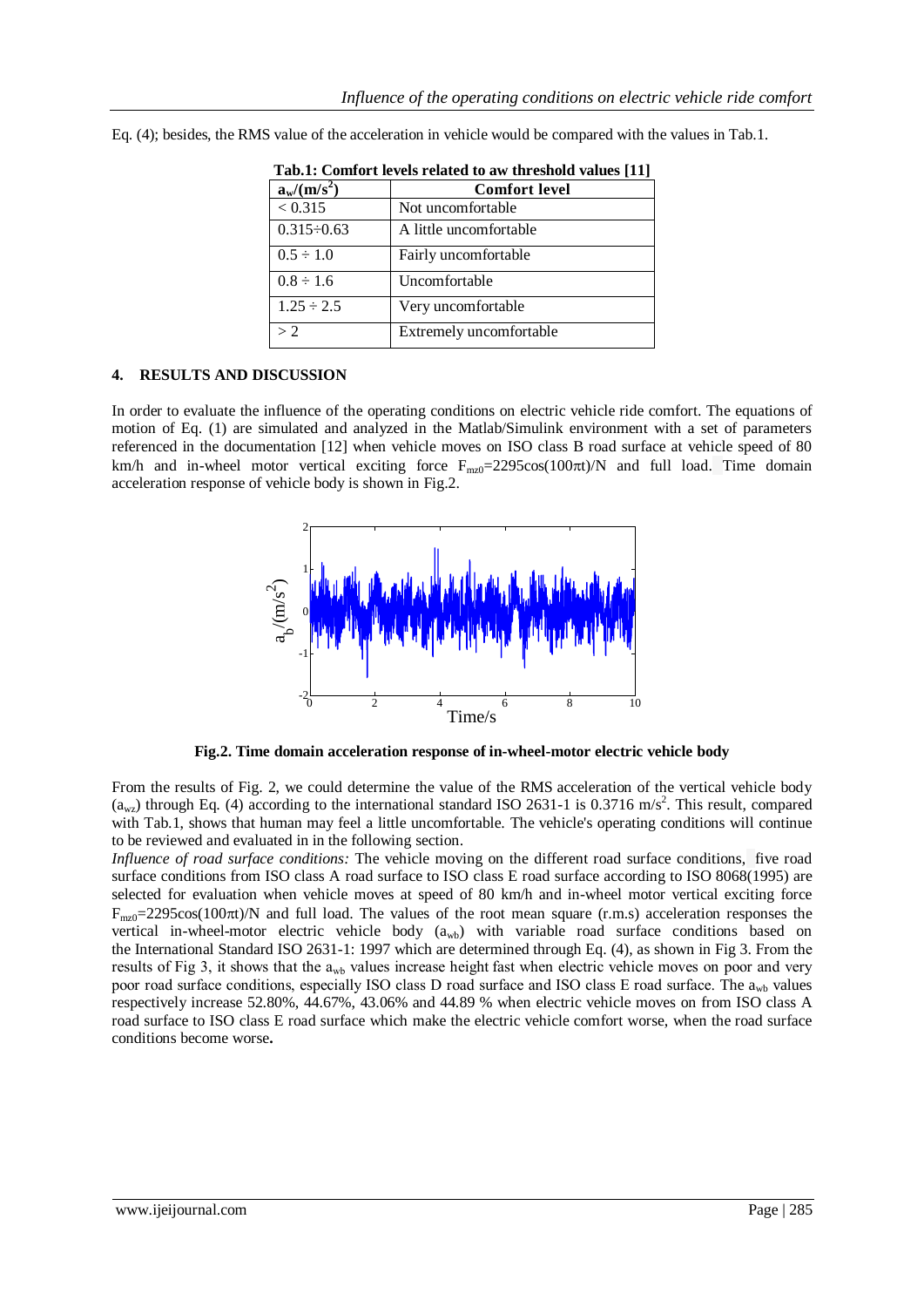

Fig.3.  $a_{wb}$  values with variable road surface conditions

Influence of electric vehicle conditions: The different electric vehicle speed conditions from 40 km/h to 90 km/h are selected to evaluate the influence of the operating conditions on electric vehicle ride comfort when vehicle moves on ISO class B road surface and full load. The  $a<sub>wb</sub>$  values with variable vehicle velocity conditions are shown in Fig.4. From the results Fig 4, we show that the  $a_{wb}$  values respectively increase when the value of the electric vehicle speed increases. The  $a_{wh}$  values respectively increase 10.23%, 8.61%, 7.45%, 6.08% and 5.45 % when the velocity increases which make the electric vehicle comfort become worse, when the velocity increases.



**Fig.4. awb values with variable vehicle velocity conditions**

## **5. CONCLUSION**

In this paper, a dynamic model of quarter vehicle is established under the combination of in-wheel motor and road surface roughness to evaluate the influence of the operating conditions on electric vehicle ride comfort according to the international standard ISO 2631-1 (1997). The major conclusions drawn from the analysis can be summarized as follows: (1) The  $a_{wb}$  values increase height fast when electric vehicle moves on poor and very poor road surface conditions, especially ISO class D road surface and ISO class E road surface; (2) The  $a_{\rm wh}$ values respectively increase when the value of the electric vehicle speed increases and the  $a_{wb}$  values respectively increase 10.23%, 8.61%, 7.45%, 6.08% and 5.45 % when the velocity increases. The study results provide a useful document for designers and manufacturers in the field of the in-wheel-motor electric vehicle suspension design.

## **6. REFRENCES**

- [1]. Quynh Le Van, Cuong Bui Van, Liem Nguyen Van, Long Le Xuan, Thanh Dung Pham Thi Effect of in-wheel motor suspension system on electric vehicle ride comfort. Vibroengineering PROCEDIA, Vol. 29, 2019, p. 148-152.
- [2]. Hoang Anh Tan, Nguyen Thanh Cong, Le Hong Thai, Effects of Design Parameter of In-Wheel Motor Suspension System on Electric Vehicle Ride Comfort, World Journal of Research and Review (WJRR) ISSN: 2455-3956, Volume-12, Issue-6, June 2021 Pages 29-32